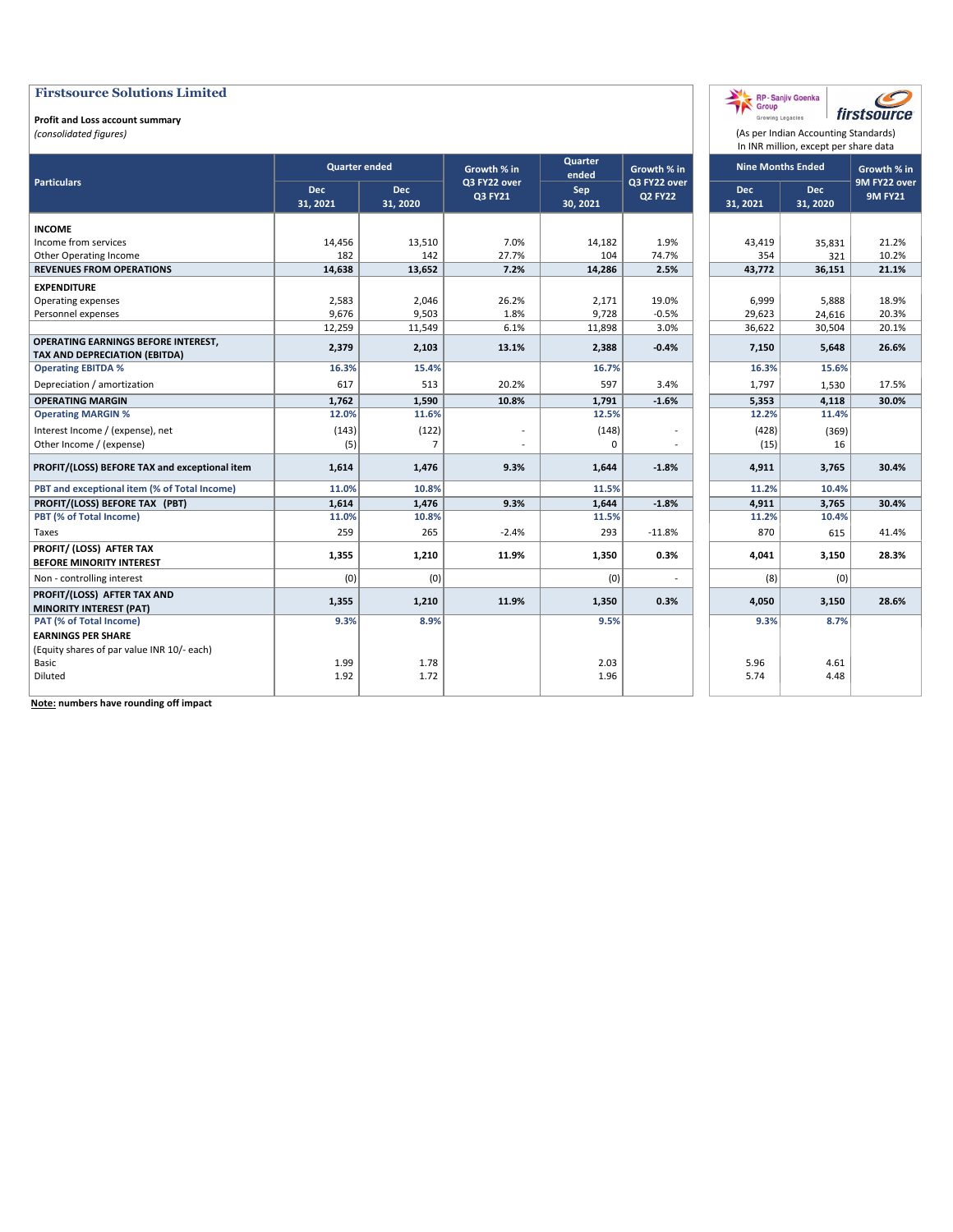

**Balance sheet**

(consolidated figures) and a settle and a consolidated figures) (As per Indian Accounting Standards) In INR million

C

|                                                               | As at      |          |
|---------------------------------------------------------------|------------|----------|
| <b>Particulars</b>                                            | <b>Dec</b> | Mar      |
|                                                               | 31, 2021   | 31, 2021 |
| <b>ASSETS</b>                                                 |            |          |
| <b>Non-Current Assets</b>                                     |            |          |
| <b>Fixed assets</b>                                           | 2,866      | 2,895    |
| Right-of-use assets                                           | 6,046      | 5,133    |
| Goodwill on consolidation                                     | 27,181     | 21,948   |
| Investment in associate accounted for using the equity method | 0          | 0        |
| <b>Financial assets</b>                                       |            |          |
| Investments                                                   | 115        | 117      |
| Other financial assets                                        | 797        | 584      |
| Deferred tax assets                                           | 2,763      | 2,692    |
| Income tax assets (net)                                       | 754        | 822      |
| Other non-current assets                                      | 1,365      | 1,792    |
| <b>Total Non-Current Assets</b>                               | 41,886     | 35,984   |
| <b>Current Assets</b>                                         |            |          |
| Financial assets                                              |            |          |
| <b>Current investments</b>                                    | 498        | 826      |
| Trade receivables                                             | 6,370      | 5,767    |
| Cash and cash equivalents                                     | 1,401      | 1,373    |
| Other financial assets                                        | 3,288      | 2,815    |
| Other current assets                                          | 1,763      | 1,532    |
| <b>Total Current Assets</b>                                   | 13,319     | 12,313   |
| <b>TOTAL ASSETS</b>                                           | 55,205     | 48,297   |
| <b>EQUITY AND LIABILITIES</b>                                 |            |          |
| <b>Shareholder's funds</b>                                    |            |          |
| Equity share capital                                          | 6,970      | 6,961    |
| Reserve and surplus                                           | 24,185     | 21,032   |
| Total equity attributable to equity holders of the Company    | 31,155     | 27,993   |
| Non - controlling interest                                    | 5          | 5        |
| <b>Non-current liabilities</b>                                |            |          |
| <b>Financial liabilities</b>                                  |            |          |
| Long-term borrowings                                          | 1,374      | 846      |
| Lease liabilities                                             | 5,730      | 4,864    |
| <b>Other Financial Liabilities</b>                            | 1,779      | 0        |
| Provision for employee benefits                               | 128        | 104      |
| Deferred tax liabilities                                      | 790        | 470      |
| <b>Total Non-current liabilities</b>                          | 9,802      | 6,283    |
| <b>Current liabilities</b>                                    |            |          |
| <b>Financial liabilities</b>                                  |            |          |
| Short-term and other borrowings                               | 6,406      | 5,199    |
| Trade payables                                                | 2,399      | 2,788    |
| Lease liabilities                                             | 1,264      | 1,035    |
| Other financial liabilities                                   | 2,413      | 2,033    |
| Other current liabilities                                     | 1,158      | 2,137    |
| Provisions for employee benefits                              | 565        | 643      |
| Provision for tax (net)                                       | 38         | 181      |
| <b>Total Current liabilities</b>                              | 14,244     | 14,016   |
|                                                               |            |          |
| <b>TOTAL LIABILITIES</b>                                      | 55,205     | 48,297   |

**Note: numbers have rounding off impact**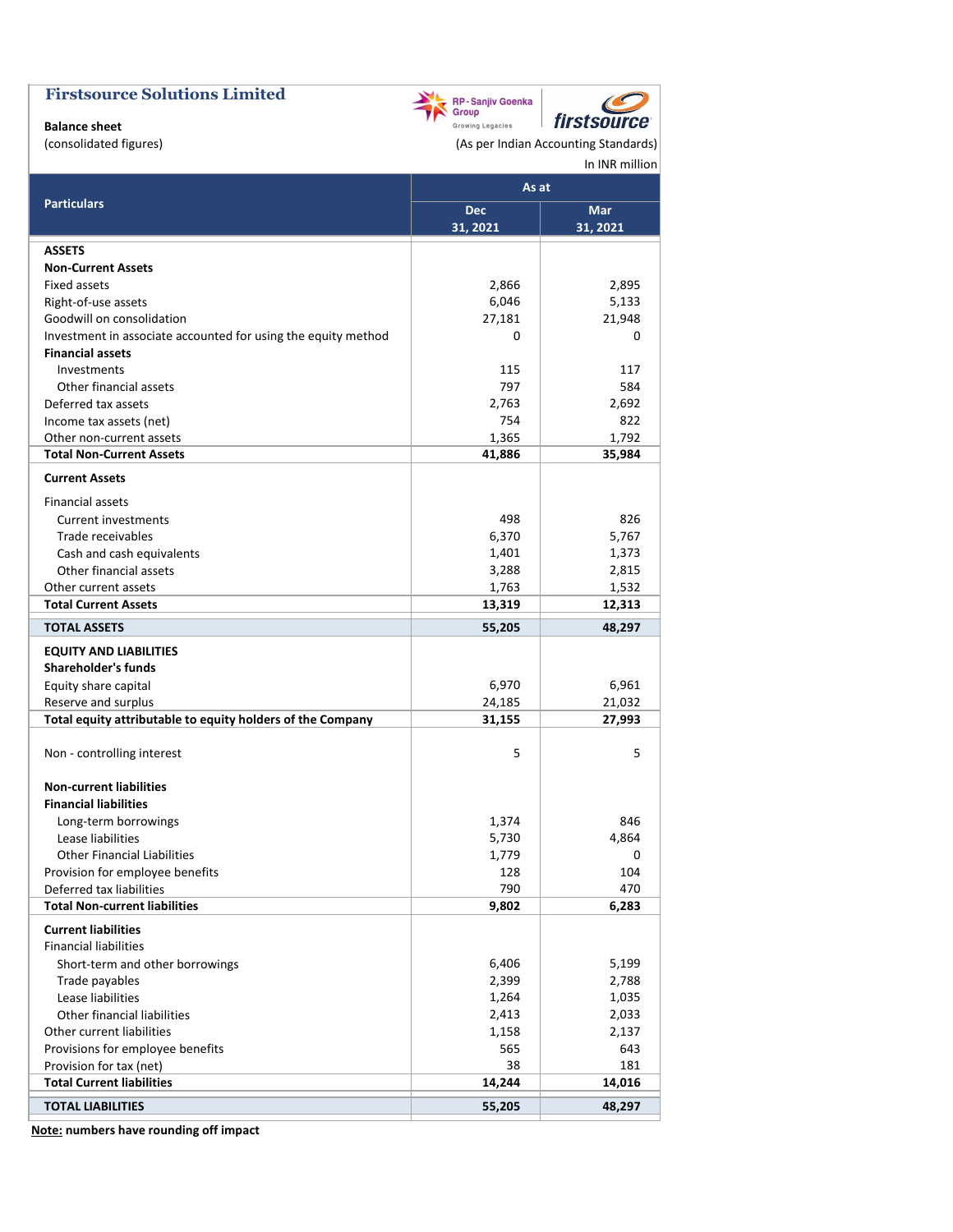# **Cash Flow Statement**

(consolidated figures)





### In INR million

| <b>Particulars</b>                                                  | <b>Quarter ended</b><br>Dec 31, 2021 | Nine months ended<br>Dec 31, 2021 |
|---------------------------------------------------------------------|--------------------------------------|-----------------------------------|
| <b>Cash Flow from Operating Activities</b>                          |                                      |                                   |
| <b>Operating Margin</b>                                             | 1,762                                | 5,353                             |
| Adjustment: Non Cash and Other Income / (Expense)                   | 645                                  | 2,018                             |
| <b>Operating Cash before Working Capital</b>                        | 2,407                                | 7,371                             |
| Add: Working Capital Changes                                        | 999                                  | (730)                             |
| Less: Income Taxes Paid                                             | (163)                                | (724)                             |
| Net cash generated from operating activities (A)                    | 3,243                                | 5,917                             |
| <b>Cash Flow from Investing Activities</b>                          |                                      |                                   |
| Capital Expenditure (net)                                           | (184)                                | (465)                             |
| (Investments)/ Proceeds from Current Investments                    | 457                                  | 352                               |
| Payment towards acquisition of business                             | (5,067)                              | (5,067)                           |
| Proceeds from redemption of debentures                              | 0                                    | $\overline{2}$                    |
| Net cash used in Investing activities (B)                           | (4, 795)                             | (5, 178)                          |
| <b>Cash Flow from Financing Activities</b>                          |                                      |                                   |
| Net increase/ (decrease) in Borrowings                              | 2,204                                | 1,715                             |
| Purchase of Non-controlling Interest in a subsidiary                | $\mathbf 0$                          | (887)                             |
| Net Interest Paid                                                   | (136)                                | (438)                             |
| Payment of lease liabilities                                        | (305)                                | (813)                             |
| Purchase of treasury shares                                         | (44)                                 | (350)                             |
| Proceeds from issuance of equity shares and share application money | $\mathbf 0$                          | 37                                |
| Net cash used in Financing activities (C)                           | 1,719                                | (736)                             |
| Net increase / (decrease) in cash and cash equivalents              | 168                                  | 3                                 |
| Cash and cash equivalents at the beginning of the period            | 1,230                                | 1,373                             |
| Earmarked balances with banks                                       | (0)                                  | 20                                |
| Foreign exchange (gain) on translating Cash and cash equivalents    | 3                                    | 4                                 |
| <b>Closing Cash and Cash Equivalents</b>                            | 1,401                                | 1,401                             |
| <b>Cash and Cash Equivalents including Current Investments</b>      | 1,898                                | 1,898                             |

**Note: numbers have rounding off impact**